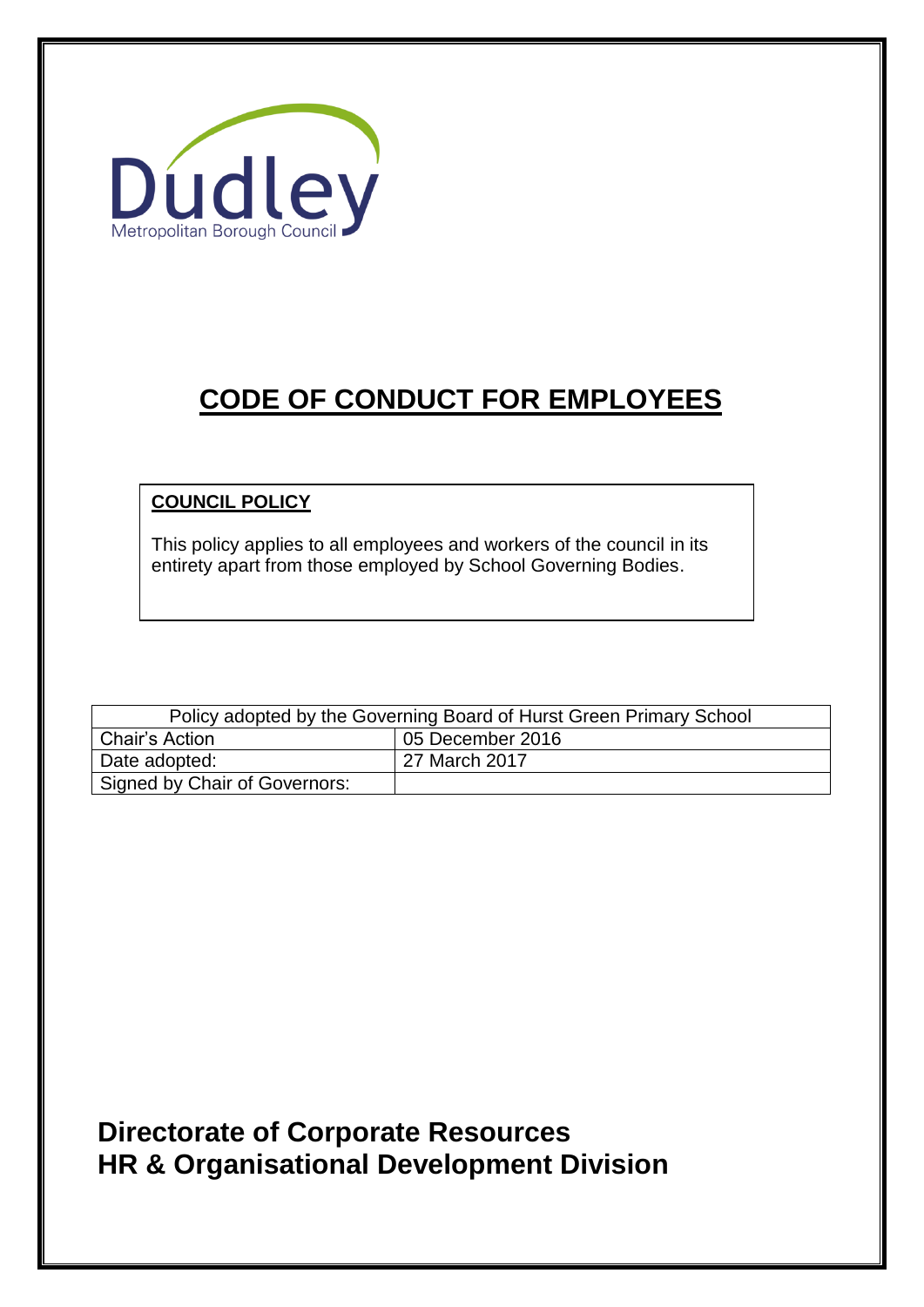# **December 2013**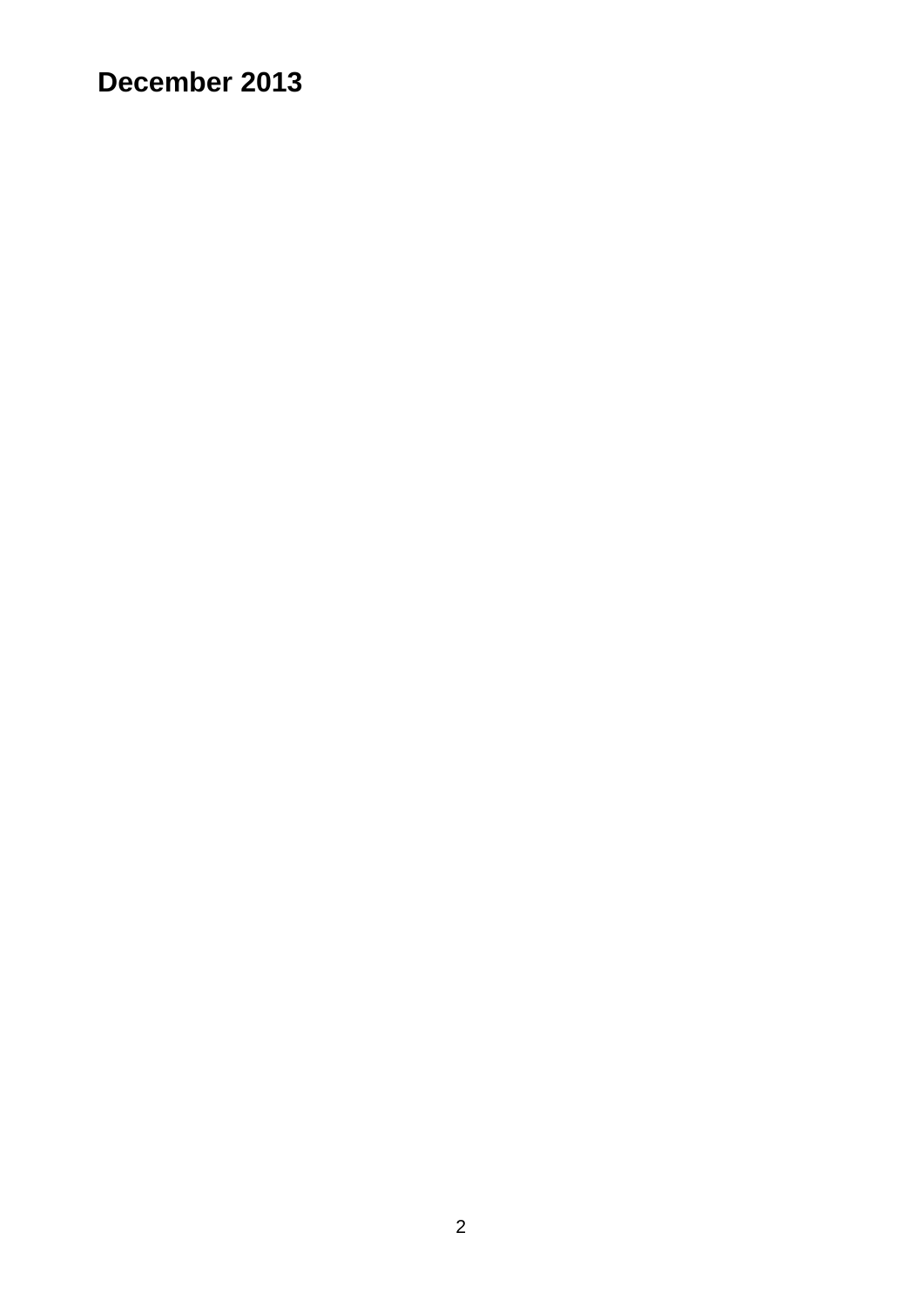# Contents Page

| 1.0  | Introduction                                          | 3              |  |  |  |
|------|-------------------------------------------------------|----------------|--|--|--|
| 2.0  | <b>Standards</b>                                      | 4              |  |  |  |
| 2.1  | <b>Standards of Behaviour</b>                         | 5              |  |  |  |
|      | 2.1.1 Personal Conduct and Behaviour in the Workplace | 5              |  |  |  |
|      | 2.1.2 Misconduct                                      | 5              |  |  |  |
|      | 2.1.3 Alcohol and Drugs                               | 5              |  |  |  |
|      | 2.1.4 Health, Safety & Well-being                     | 5              |  |  |  |
| 3.0  | Protecting the Council and It's Employees             | 6              |  |  |  |
| 3.1  | Other Employment and conduct outside working time     |                |  |  |  |
| 3.2  | <b>Criminal Charges and Convictions</b>               |                |  |  |  |
| 3.3  | Use of Council property, facilities and equipment     | $\overline{7}$ |  |  |  |
| 3.4  | Use of social networking sites                        | $\overline{7}$ |  |  |  |
| 3.5  | Use of Authority                                      | 8              |  |  |  |
| 3.6  | Use of financial resources                            | 8              |  |  |  |
| 3.7  | Contractors                                           | 9              |  |  |  |
| 3.8  | Separation of roles during tendering                  | 9              |  |  |  |
| 3.9  | Conflict of interest                                  | 10             |  |  |  |
| 3.10 | <b>Personal Interests</b>                             | 10             |  |  |  |
| 3.11 | Appointment and other employment matters              | 10             |  |  |  |
| 3.12 | <b>Gifts and hospitality</b>                          | 11             |  |  |  |
| 3.13 | Sponsorship - Giving & Receiving                      | 12             |  |  |  |
| 3.14 | <b>Political Neutrality</b>                           | 12             |  |  |  |
| 3.15 | Professional and Trade Union Activity                 | 12             |  |  |  |
| 3.16 | Disclosure of Information                             | 12             |  |  |  |
| 3.17 | <b>Intellectual Property</b>                          | 13             |  |  |  |
| 3.18 | Public communication                                  | 13             |  |  |  |
| 3.19 | <b>Internal Audit</b>                                 | 14             |  |  |  |
| 4.0  | Ways of working                                       | 14             |  |  |  |
| 4.1  | Working with Elected Members                          | 14             |  |  |  |
| 4.2  | Working with Local Community and Service Users        | 14             |  |  |  |
| 4.3  | Agile Working                                         | 14             |  |  |  |
| 5.0  | Whistleblowing                                        | 14             |  |  |  |
| 6.0  | <b>Equality Issues</b>                                | 15             |  |  |  |
| 7.0  | Interpretation                                        | 15             |  |  |  |
| 8.0  | <b>Document Revision History</b>                      | 15             |  |  |  |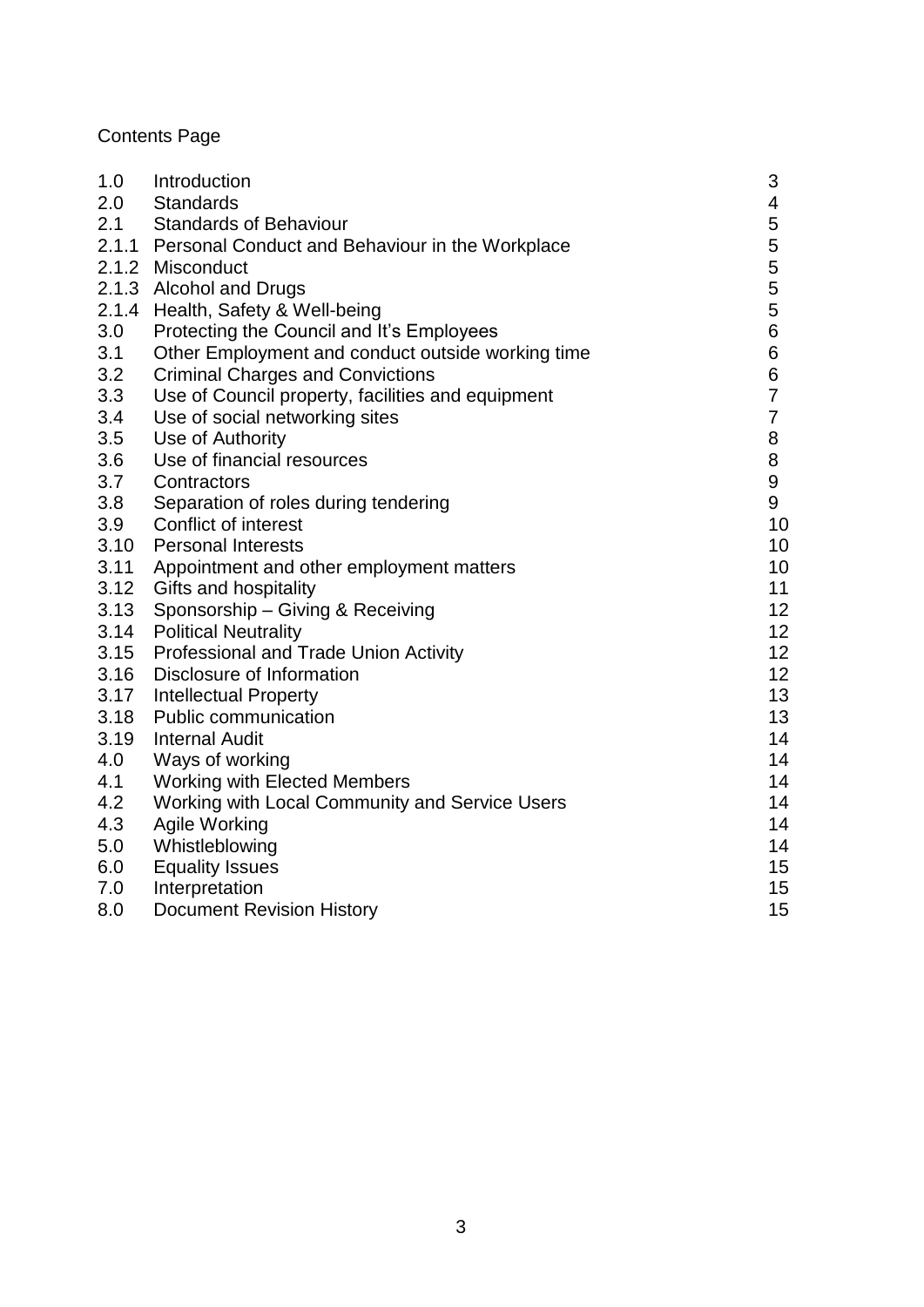# **1.0 Introduction**

The public is entitled to expect the highest standards of conduct from all employees of Dudley Council. It is therefore important that you understand your roles and responsibilities whilst at work. It is also important, where necessary for you to understand how your behaviour and activities outside work may impact upon your ability to do your work during working hours.

This Code of Conduct is based on the Council's Standing Orders and Financial Regulations, the provisions of the general law as well as your conditions of service.

As the Code applies to all employees, please take time to read it fully and ensure that your conduct is at all times consistent with its requirements. This document forms part of your contract of employment and you are required to comply with its contents. School staff employed by Governors will be subject to separate rules. Democratic local government can not be taken for granted – all of us involved in the service have to make a special effort to retain public confidence. Compliance with the Code will help maintain the reputation of local government in Dudley.

I am sure I can rely on you all to play your part in up-holding the highest standards in public life.

> John Polychronakis Chief Executive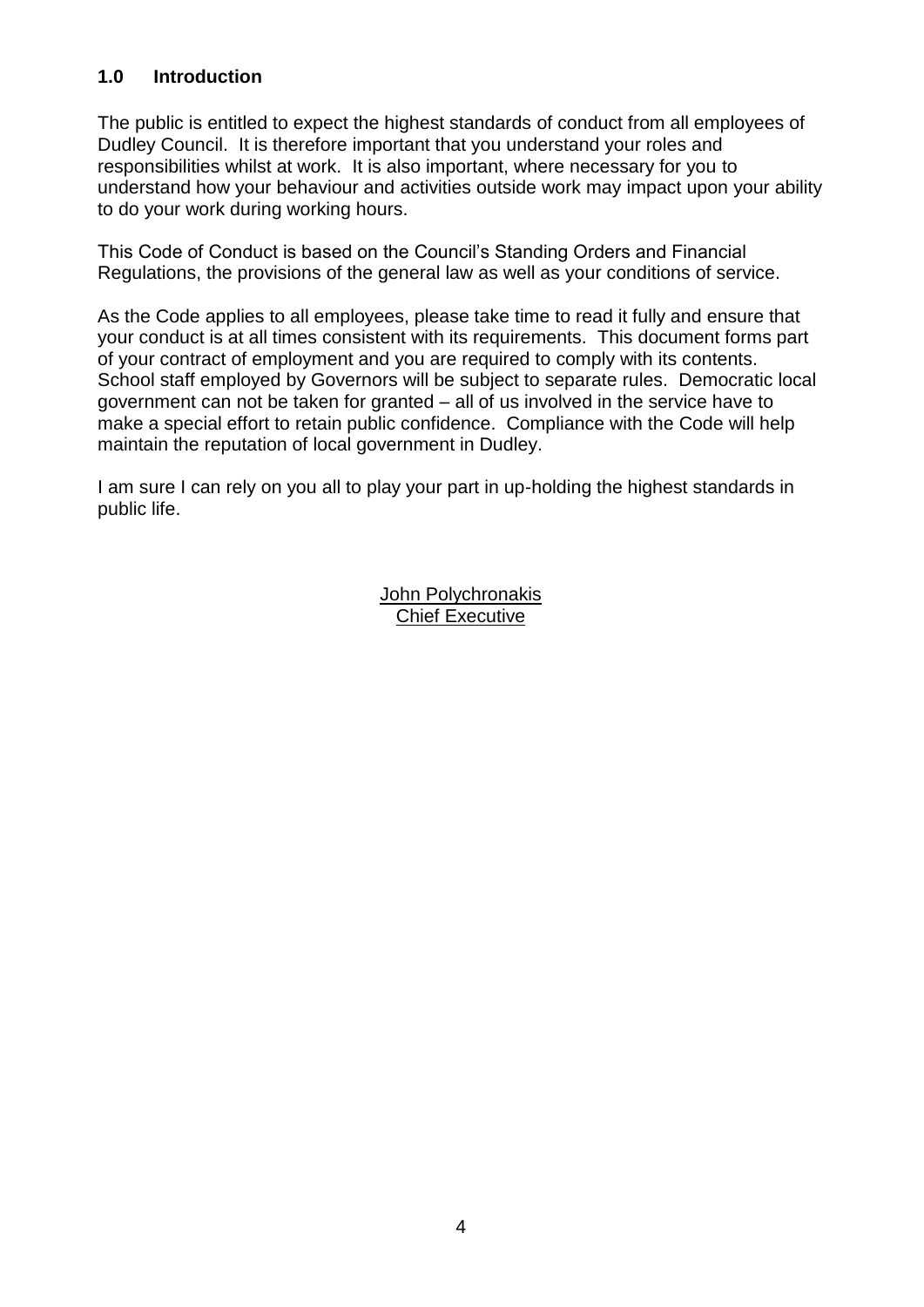# **2.0 Standards**

The principles of public life apply to anyone who works as a public office-holder. This includes all those who are elected or appointed to public office, nationally and locally, and all people appointed to work in the civil service, local government, the police, courts and probation services, NDPBs, and in the health, education, social and care services. All public office-holders are both servants of the public and stewards of public resources.

The principles of public life are as follows:

- Selflessness Holders of public office should act solely in terms of the public interest.
- Integrity Holders of public office must avoid placing themselves under any obligation to people or organisations that might try inappropriately to influence them in their work. They should not act or take decisions in order to gain financial or other material benefits for themselves, their family, or their friends. They must declare and resolve any interests and relationships.
- Objectivity Holders of public office must act and take decisions impartially, fairly and on merit, using the best evidence and without discrimination or bias.
- Accountability Holders of public office are accountable to the public for their decisions and actions and must submit themselves to the scrutiny necessary to ensure this.
- Openness Holders of public office should act and take decisions in an open and transparent manner. Information should not be withheld from the public unless there are clear and lawful reasons for doing so.
- Honesty Holders of public office should be truthful.
- Leadership Holders of public office should exhibit these principles in their own behaviour. They should actively promote and robustly support the principles and be willing to challenge poor behaviour wherever it occurs.

Dudley Council's employees are expected to give the highest possible standard of service to the public and where it is part of their duties, to provide appropriate advice to Elected Members and fellow employees with impartiality. Employees will be expected, through agreed procedures and without fear of recrimination, to bring to the attention of the appropriate level of management any deficiency in the provision of service. Employees must report to the appropriate manager any impropriety or breach of procedure.

In summary employees are required to:

- Attend work in a condition where they are able to carry out their duties safely and effectively
- Act honestly
- Act with dignity and treat all others with dignity and respect
- Be committed to delivering quality services to service users
- Understand and act in accordance with the Council's vision and values as set out in the Council Plan, policy and procedures
- Work in accordance with the terms and conditions of their principal statement of employment and job description
- Understand and apply the Council's rules, policies and procedures applicable to them and their role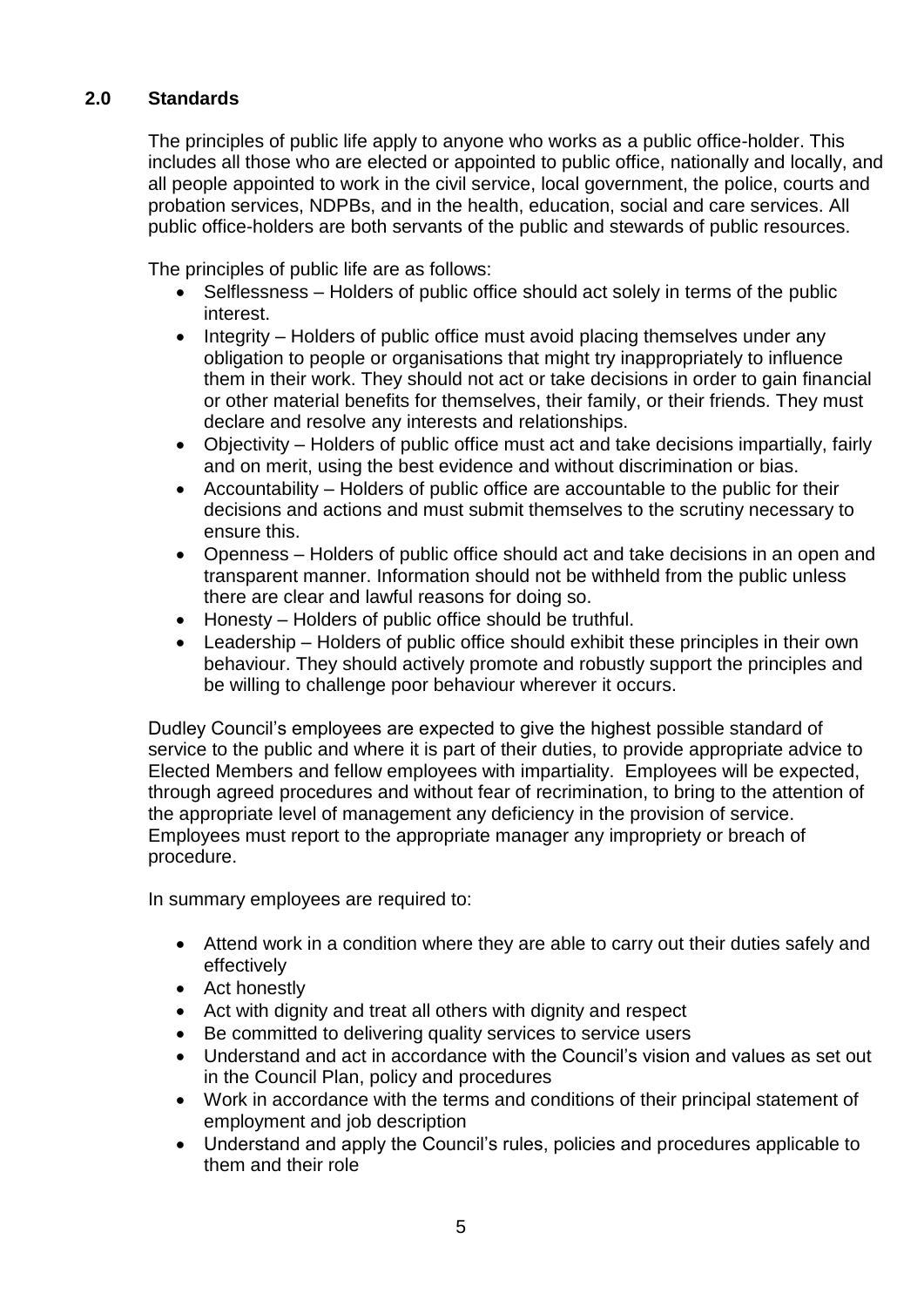# **2.1 Standards of Behaviour**

# **2.1.1 Personal conduct and behaviour in the workplace**

Employees are expected to treat members of the public, Elected Members and colleagues, with dignity and respect, this is expected in the manner in which they communicate whether verbal or written.

More specifically employees must:

- Ensure that their conduct is not discriminatory, bullying or harassing to others
- Ensure that their behaviour and performance meets workplace standards at any time that they are at work, representing the Council or are likely to be identified or associated with their role as a public official (whether or not they are working at the time)
- Make sure that they are familiar with and follow the Council's equality policies and aim to advance equality of opportunity and foster good relations.

### **2.1.2 Misconduct**

The Code of Conduct acts as a guide for employees on the standards expected of them when acting in good faith. This document forms part of their contract of employment and employees are required to comply with its contents. Failure to comply with the Code of Conduct may be considered to be gross misconduct and may lead to disciplinary action under the Employee Improvement and Disciplinary Procedure, including dismissal.

[http://insidedudley/corporate/info&res/policiesguidanc\\_/personnelpolici\\_/employeeimprove-1/default.htm](http://insidedudley/corporate/info&res/policiesguidanc_/personnelpolici_/employeeimprove-1/default.htm)

### **2.1.3 Alcohol and Drugs**

Employees must not consume alcohol, use illicit drugs or illegal substances while at work or prior to attending work if likely to impact on their ability to do their job. When an employee is on call or standby they must ensure that any alcohol consumption is within the legal limit for driving in the event that they are recalled to work. Any alcohol consumed outside of work must not affect the employee's ability to do their work.

If an employee is taking legally prescribed or over-the-counter medication, they must ensure that the use of them does not affect their work performance and the safety of themselves and others. Where an employee is prescribed medication that affects their work performance their line manager should liaise with HR to consult with Occupational Health. Further guidance is available in the Substance Misuse Policy and Procedure on the following link: [http://insidedudley/corporate/info&res/policiesguidanc\\_/personnelpolici\\_/substancemisuse/default.htm.](http://insidedudley/corporate/info&res/policiesguidanc_/personnelpolici_/substancemisuse/default.htm)

### **2.1.4 Health, Safety and Well-being**

All employees must comply with the Health and Safety Work Act 1974 and associated regulations, Guidance or Approved Codes of Practice. Employees are required to comply with the Corporate Health and Safety Policy and take reasonable care for the health and safety of themselves and of other persons who may be affected by their acts or omissions. For specific details of the responsibilities for employees and managers reference to the Corporate Health & Safety Policy must be made: [http://insidedudley/finance/info&res/healthandsafety\\_/corpresourceshs/default.htm](http://insidedudley/finance/info&res/healthandsafety_/corpresourceshs/default.htm)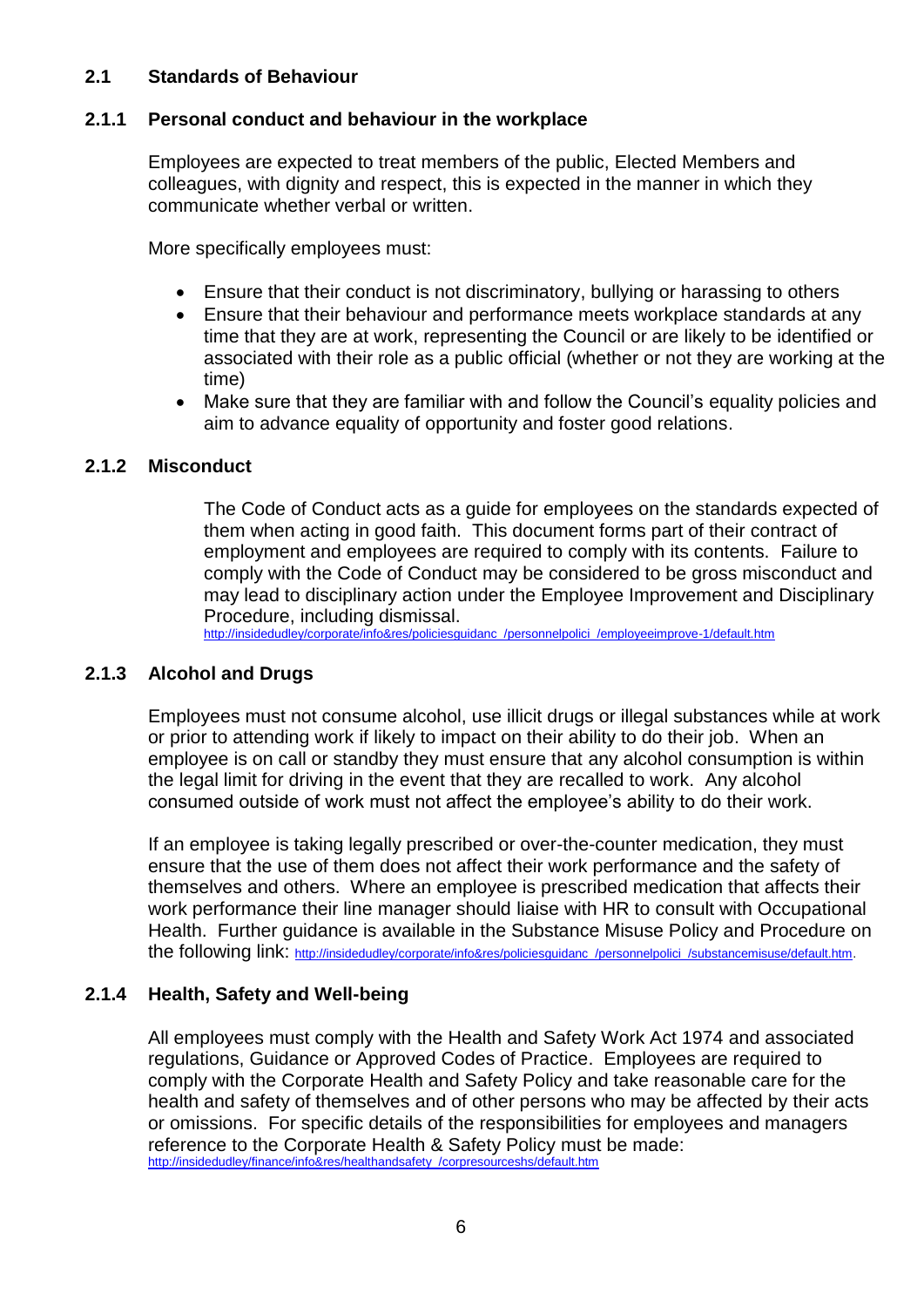# **3.0 Protecting the Council and its employees**

# **3.1 Other Employment and conduct outside working time**

Employees paid at grade 8 to 15 have conditions of service which require them to obtain written consent to take any outside secondary employment. This will be detailed in the employee's principal statement of employment. All employees should be clear about contractual obligations and must not take outside employment which conflicts with their position or with the Council's interests. Any additional employment must be in accordance with any legislation that may apply such as the Working Time Regulations (1998) (as amended). They must also ensure that Council time and/or resources are not utilised in connection with any approved private employment.

Generally, what an employee does outside work is of their own concern (unless professional standards state otherwise), but they must avoid doing anything that might adversely affect the reputation of the Council or impact on the Council's or their profession's confidence in their ability to do their job. This includes use of social media and the Internet. If in doubt, employees should seek the advice of the Council's Monitoring Officer, Head of Communications and Public Affairs.

Employees should be aware of the "Guide for Councillors and Officers on Organisations Outside the Council".

# **3.2 Criminal charges and convictions**

Unless covered by the Rehabilitation of Offenders Act, all applicants are required to disclose any live criminal convictions or charges. Certain positions are exempt from the Rehabilitation of Offenders Act and require DBS (Disclosure and Barring Service) clearance before the applicant is offered a post. Where a post is subject to a DBS clearance, employees in the post will be required to participate in further DBS checks in line with regulatory requirements and/or the Council's Policy. Please refer to the DBS Policy for further guidance.

If during the course of employment with the Council an employee is charged, convicted of a crime or receives a caution or other form of reprimand in relation to a criminal offence, even if the offence does not relate to their employment, they must report the charge, conviction or caution or other form of reprimand within 5 working days to their line manager or the HR team. If they are on leave when they receive the charge, conviction or caution or other form of reprimand they must report it within 5 working days on their return from leave.

If an employee is found by the Council's benefit fraud team to have claimed benefits to which they were not entitled, and this results in action taken, either through prosecution, or by means of a local authority caution and/or administrative penalty issued by the benefits team as an alternative to prosecution, the employee is required to bring this to the attention of their line manager within 5 working days.

Failure to notify the Council within the specified timescale may lead to disciplinary action under the Employee Improvement and Disciplinary Policy and Procedure.

Where an employee is charged, convicted of a crime, receives a caution or other form of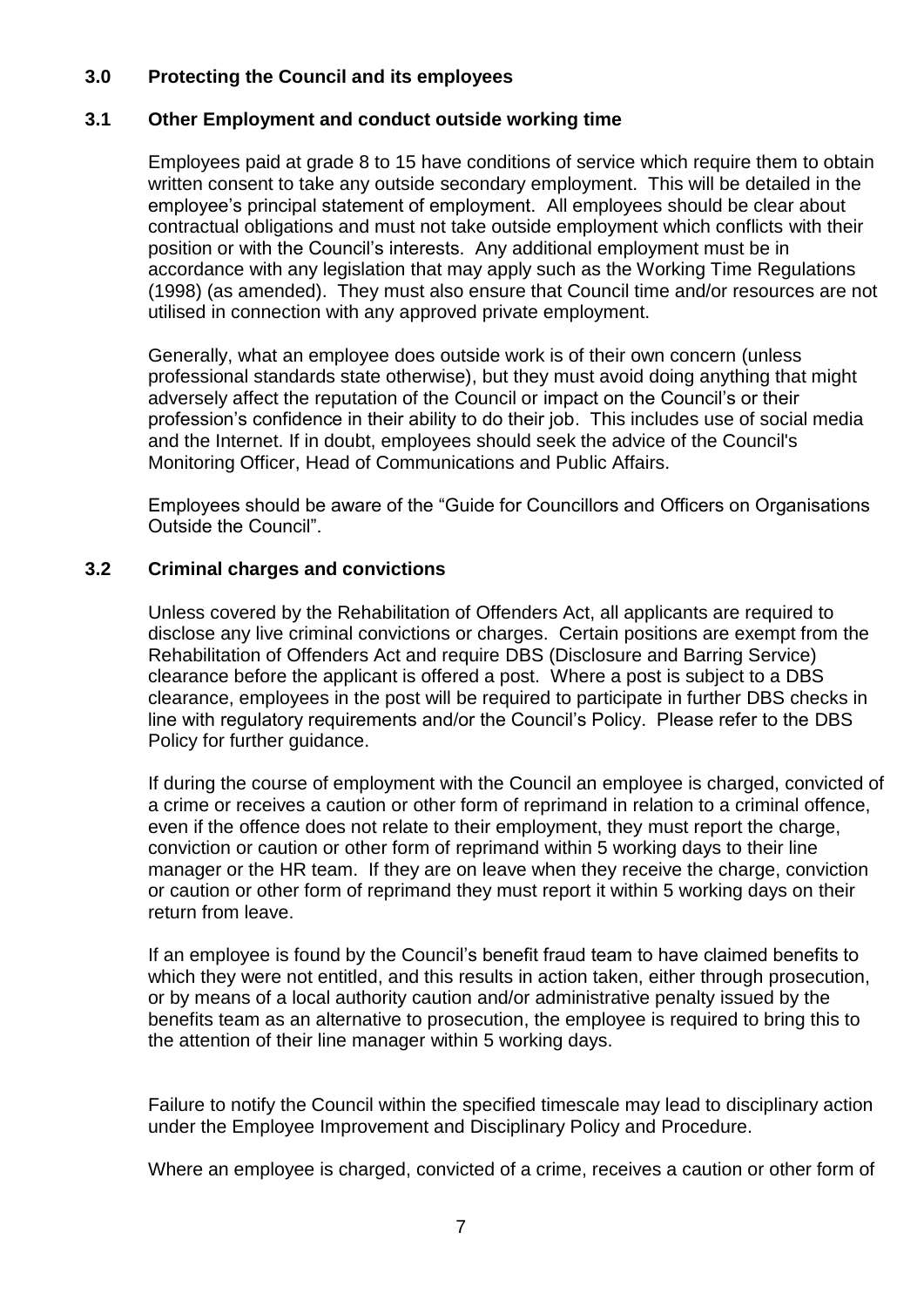reprimand the line manager will consult with the HR team and the Assistant Director for HR and Organisational Development, who will consider the impact upon the employee's position and if there has been a breach of Council Policies and Procedures, and whether disciplinary action under the Employee Improvement and Disciplinary Procedure should be invoked, including dismissal.

Dependent upon the employee's position, consideration must be given to whether the employee poses a risk to children, or young people or to adults who access any health and social care services and a referral through safeguarding procedures may be necessary.

# **3.3 Use of Council property, facilities and equipment**

Council facilities are to be used for Council business and for no other purpose unless the employee has their Assistant Director's approval beforehand.

Reasonable use of telephones and photocopiers is allowed in exceptional circumstances provided the employee has been authorised to do so by their manager. However, no paid or non council work may be carried out in the Council's time, or on the Council's premises or with the use of the Council's equipment.

Employees may use the internet for incidental and occasional personal use, as a recognition that familiarity with this technology is imperative to the Modernisation of Local Government. Consequently employees will be able to use the Internet during their own time for personal use i.e. during lunch breaks. Further guidance can be found in the Internet Acceptable Usage Policy and Use of Emails Policy on the following links: [http://insidedudley/corporate/infogov/library/informationsecu\\_/documentsandpol\\_/internetaccepta/default.htm?Internet](http://insidedudley/corporate/infogov/library/informationsecu_/documentsandpol_/internetaccepta/default.htm?Internet) [http://insidedudley/corporate/infogov/library/informationsecu\\_/documentsandpol\\_/emailpolicyv11/default.htm](http://insidedudley/corporate/infogov/library/informationsecu_/documentsandpol_/emailpolicyv11/default.htm)

Misuse of the internet may lead to disciplinary action taking place under the Employee Improvement and Disciplinary Policy and Procedure.

# **3.4 Use of Social Networking Sites**

For most employees the use of social networking sites is prohibited in the workplace. However, such restrictions do not apply when employees are using their own equipment in their own time. Employees must not use council equipment to access social media for personal use, unless equipment is specifically provided for this purpose.

Comments and messages posted on the internet are available to millions of users worldwide to view and employees of Dudley Council should be aware of this when posting information or making comments that might relate directly or indirectly about their work, customers of the council and work colleagues. Employees who do not directly identify themselves as a Dudley Council employee when using social media for personal purposes at home, should be aware that the content they post on social media websites could still be construed as relevant to their employment at Dudley Council. For example employees **must not** write or report on conversations, meetings or matters that are meant to be private or internal to Dudley Council. The Council has a duty of care towards its employees and would therefore treat any comments or messages posted on websites which cause offence seriously. This includes messages and comments posted in the employees own time that relate to fellow colleagues and the workplace, even when Dudley Council may not have been specifically referred to but may be linked to the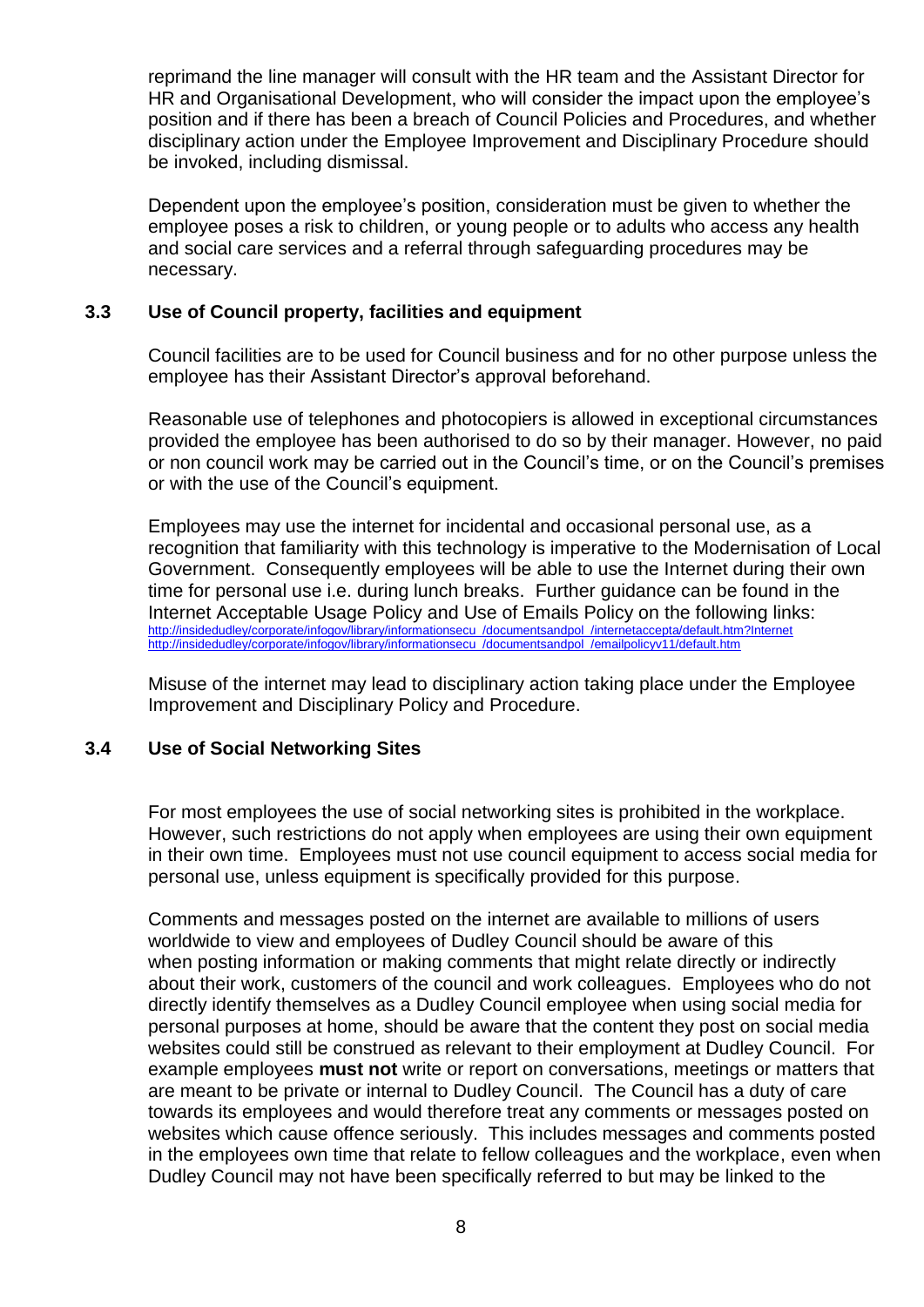comments.

Care should be taken to ensure that there is nothing posted that could bring the Council into disrepute or would be potentially dangerous. Posting of defamatory or potentially damaging comments about the Council, its employees or clients would be considered gross misconduct. Posts of either nature on to the internet or social networking sites may lead to disciplinary action for misconduct/gross misconduct under the Employee Improvement and Disciplinary Procedure.

Employees must not do anything including inappropriate contact/communication with children, young people or vulnerable adults that puts them in a potentially compromising situation in relation to their employment e.g. accepting friendships with any children, young people who access Dudley MBC services, or to adults who access any health or social care services provided by Dudley MBC, on social networking sites. This is potentially a breach of confidence and trust as well as being unprofessional. Any inappropriate relationships within social networking sites that are brought to the Council's attention will be fully investigated and may lead to disciplinary action for misconduct/gross misconduct under the Employee Improvement and Disciplinary Procedure. A referral through safeguarding procedures may also be necessary.

Further information can be found in the Social Media Policy on the following link: <http://idudley/idudley/policies-and-guidance/social-media-policy/>

### **3.5 Use of Authority**

Employees must not use their official position, status, powers or authority to seek to improperly influence a decision or action.

Employees are expected to provide honest, impartial and comprehensive advice regardless of their personal feelings on a matter. If an employee's personal views conflict with the performance of their official duties or if they believe they cannot act impartially, they should contact their line manager and attempt to resolve the conflict.

In their role of Council employee or personal capacity, employees must not allow their personal interests to conflict with the Council's requirements or use their position to improperly confer an advantage or disadvantage on any person.

When exercising a discretionary power, employees should ensure that the power is being used properly, impartially, equitably and is consistent with relevant legislation, delegations, procedures or guidelines. In exercising any power associated with their employment, employees must ensure that they are either statutorily authorised to do so or that they have been delegated the power by a person with the necessary authority to issue the delegation.

### **3.6 Use of Financial Resources**

Employees must ensure that they use public funds entrusted to them in a responsible and lawful manner. They must strive to ensure value for money to the local community and to avoid legal challenge to the Council. Employees with budgetary/purchasing control must ensure that they understand and comply with the Council's Standing Orders and Financial Regulations. Employees must ensure that any expenditure is within the limits that they are personally authorised to incur. Failure to comply with the Council's Standing Orders and Financial Regulations may lead to disciplinary action under the Employee Improvement and Disciplinary Procedure. Standing Orders can be found on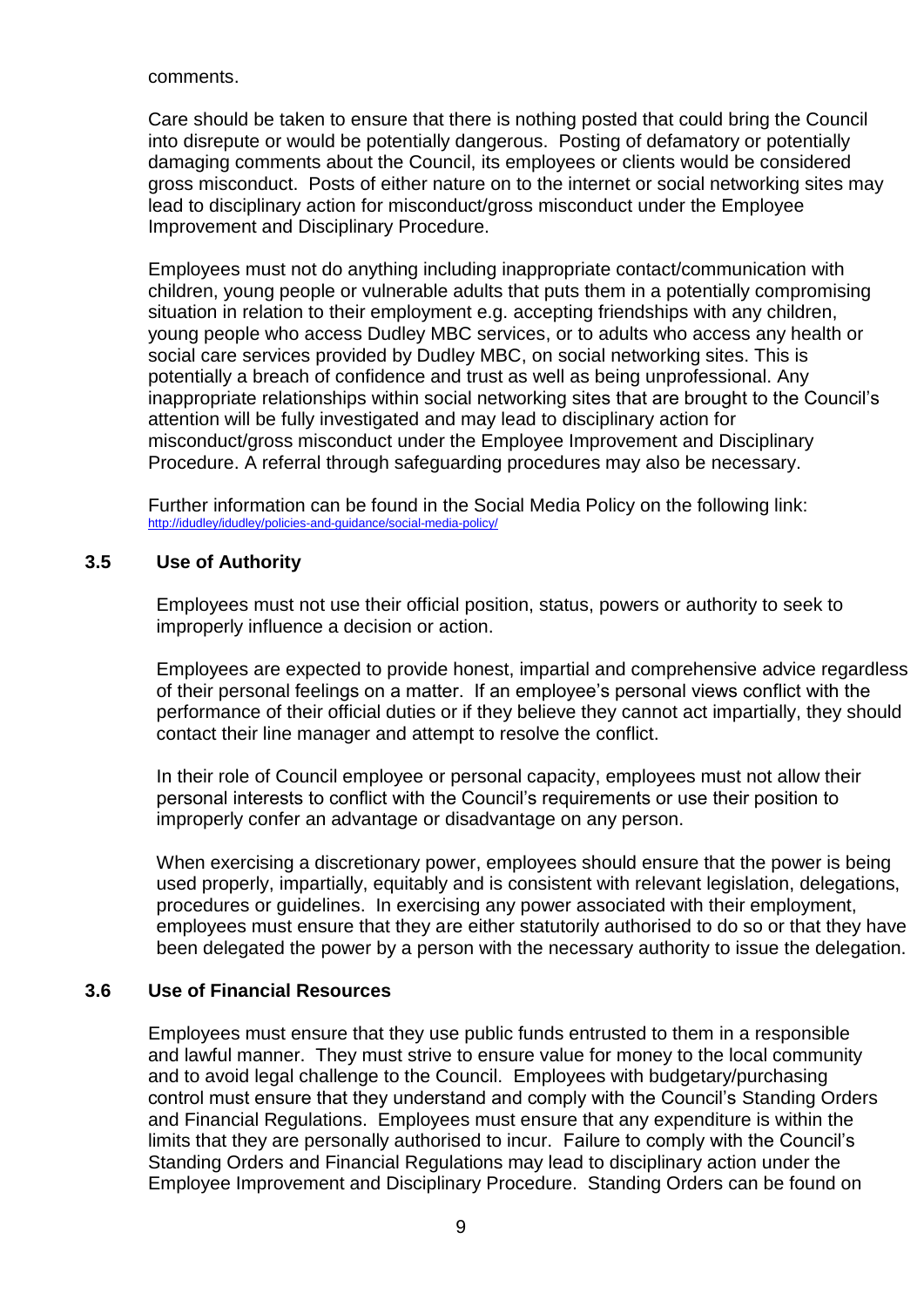# **3.7 Contractors**

Employees are reminded of the requirements of paragraph 5.1. of Contract Standing Orders which states that:-

 "No….. officer nor any company, partnership or firm in which any ….. officer has an interest nor any employer, nominee, spouse or other close relative of an ….. officer, shall undertake the execution of works on behalf of the Council or shall accept an order for the supply or disposal of goods or materials from the Council or shall provide services for the Council unless such works or order for goods or materials or services have been offered or secured or provided by competitive Tender or Quotation ….."

"Other close relative" includes a person cohabiting on a similar basis to a spouse, a civil partner, a parent, grandparent, uncle, aunt, son, daughter, grandson, grand-daughter, brother, sister, niece or nephew of the officer or their spouse or cohabitee whether the relationship is through blood, marriage or adoption.

All such relationships of a business or private nature with external contractors, or potential contractors, must be declared to Legal and Democratic Services (using a pro forma provided for this purpose) who will notify the relevant Assistant Director (or in the case of a school, the Headteacher) and any other appropriate employee of this declaration. The requirement to make a declaration under this paragraph also applies to employees who engage or supervise contractors or have any other official relationship with contractors and have previously had or currently have a relationship in a private or domestic capacity with a contractor.

Orders and contracts must be awarded on merit by fair competition and no special favour may be shown to any business run by, for example, friends, partners or relatives, in the tendering process. No part of the local community may be discriminated against.

Council contracts are for official purposes only and employees must not use these for personal use.

# **3.8 Separation of Roles During Tendering**

Employees involved in the tendering process and dealing with contractors need to be clear of the separation of client and contractor roles within the Council. Senior employees who have both a client and contractor responsibility must be aware of the need for accountability and openness.

Employees in contractor or client units must exercise fairness and impartiality when dealing with all customers, suppliers, other contractors and sub-contractors.

Employees who are privy to confidential information on tenders or costs for either internal or external contractors must not disclose that information to any unauthorised party or organisation.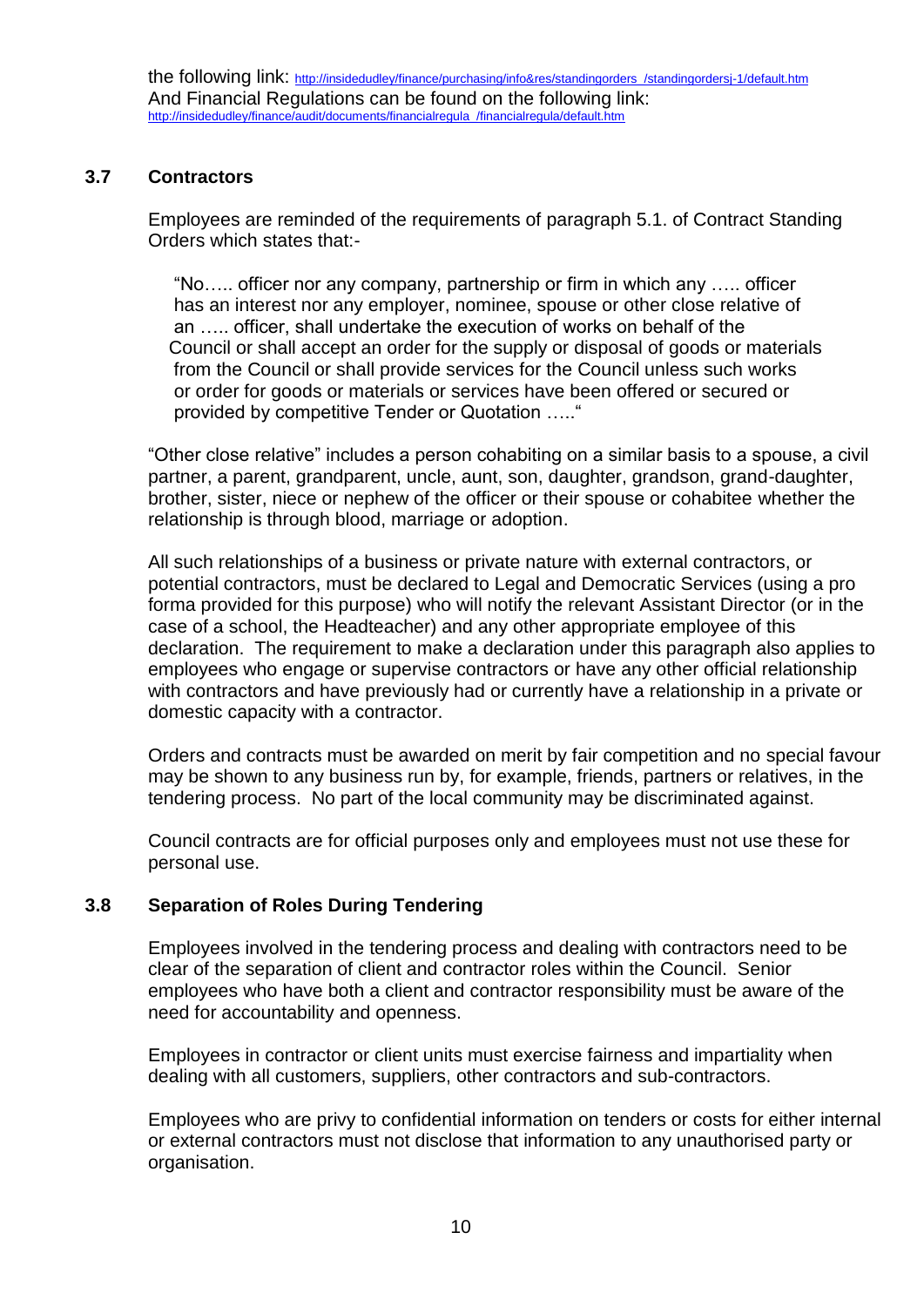Employees contemplating a management buyout must, as soon as they have formed a definite intent, inform the appropriate manager and withdraw from the contract awarding processes.

Employees must ensure that no special favour is shown to current or former employees or their partners, close relatives or associates in awarding contracts to businesses run by them or employing them in a senior or relevant managerial capacity.

# **3.9 Conflict of Interest**

Where an employee faces a conflict between their private interests and public duties they must resolve the conflict in favour of their public duties. Where a conflict of interest is likely to occur due to their personal or immediate family private interests the employee must inform their manager, who will ensure that the Council is not compromised. This is particularly pertinent where the employee is involved in making decisions affecting contracting, tendering or regulatory functions.

Examples of possible conflicts of interests are as follows:

- Employees with access to computer databases of customers updating their own personal records or those of close relatives
- Employees being contracted to provide services to the Council outside their paid employment
- In a purchasing capacity liaising with a supplier who employs a close relative
- Generating work which involves travel to provide an opportunity to visit friends
- A supervisor who is in a position to approve higher duties or provide other benefits to a subordinate where a close personal relationship exists
- Involvement with an interview panel when a relationship exists with one of the applicants.

# **3.10 Personal Interests**

Employees must declare to Law and Governance (using a pro forma provided for this purpose – please see link below for the Declaration Form) any financial or non-financial interests, whether direct or indirect, which could conflict with the interests of the Council. This would include any cases where the employee is a company director, company secretary or voluntary organisation trustee. Law and Governance will notify the relevant Assistant Director (or in the case of a school, the Headteacher) and any other appropriate employee of this declaration.

[https://connect.dudley.gov.uk/documents/\\_layouts/15/WopiFrame.aspx?sourcedoc=/docu](https://connect.dudley.gov.uk/documents/_layouts/15/WopiFrame.aspx?sourcedoc=/documents/shared/Human-Resources/Declaration%20Template.doc&action=default) [ments/shared/Human-Resources/Declaration%20Template.doc&action=default](https://connect.dudley.gov.uk/documents/_layouts/15/WopiFrame.aspx?sourcedoc=/documents/shared/Human-Resources/Declaration%20Template.doc&action=default)

# **3.11 Appointment and Other Employment Matters**

Employees involved in appointments must ensure that these are made on the basis of merit. It would be unlawful for an employee to make an appointment which was based on anything other than the ability of the candidate to undertake the duties of the post. In order to avoid any possible accusation of bias, employees must not be involved in an appointment where they are related to an applicant, or have a close personal relationship outside work with him or her.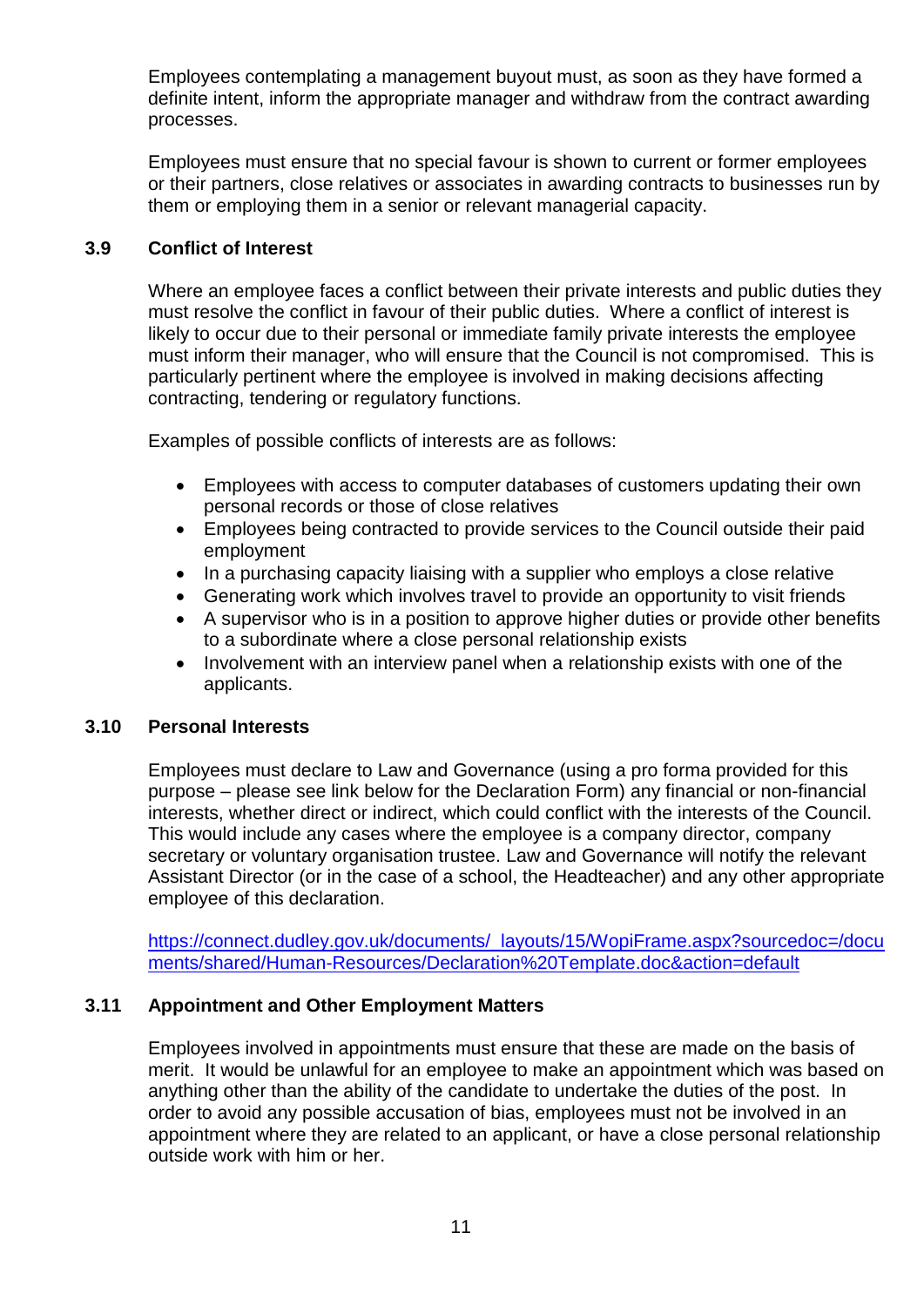Similarly, employees must not be involved in decisions relating to recruitment, discipline, promotion or pay adjustments for any other employee who is a relative, partner, etc.

### **3.12 Gifts and Hospitality**

Employees must be aware that it is a serious criminal offence for them to corruptly receive or give any gift, loan, fee, reward or advantage for doing, or not doing, anything or showing favour, or disfavour, to any person in their official capacity as a Council employee. If an allegation is made it is for the employee to demonstrate that any such rewards have not been corruptly obtained.

Employees must only accept offers of hospitality if there is a genuine need to impart information or represent the Council in the community. Offers to attend purely social or sporting functions must be accepted only when these are part of the life of the community or where the Council must be seen to be represented. They must be properly authorised and recorded in the Gifts and Hospitality Register maintained for this purpose by each Directorate.

When the hospitality has to be declined those making the offer need to be courteously but firmly informed of the procedures and standards operating within the Council. Although declined a record of the offer must be recorded in the Gifts and Hospitality Register.

Employees may only accept insignificant items of token value [i.e. less than £10]. Other items must be handed to the mayors office for a prize in any raffle or tombola for charity if they are none perishable, or flowers must be used to display in public areas. In any instance these must all be recorded in the Gifts and Hospitality Register.

Employees must not accept significant personal gifts from contractors and outside suppliers and they should notify their Director or Assistant Director of any such offers.

Any refusals of hospitality, sponsorship, gifts or bequests must also be recorded in the Gifts and Hospitality Register to ensure there is an accurate, detailed and auditable trail of all offers whether accepted or refused.

When receiving authorised hospitality employees need to be particularly sensitive as to its timings in relation to decisions which the Council may be taking affecting those providing the hospitality.

Acceptance by employees of hospitality through attendance at relevant conferences and courses is acceptable where it is clear the hospitality is corporate rather than personal, where the Director or Assistant Director gives consent in advance and where the Council is satisfied that any purchasing decisions are not compromised. Where visits to inspect equipment, etc. are required, employees must ensure that the Council meets the cost of such visits and any meals to avoid jeopardising the integrity of subsequent purchasing decisions. All such matters should be recorded in the Gifts & Hospitality Register.

Employees who are bequeathed gifts or money in the will of a service user that they know from their working capacity must not accept the gifts or money unless they are insignificant items of token value (i.e. less than £10). When the gifts/money has to be declined the executor of the will needs to be courteously but firmly informed of the procedures and standards operating within the Council.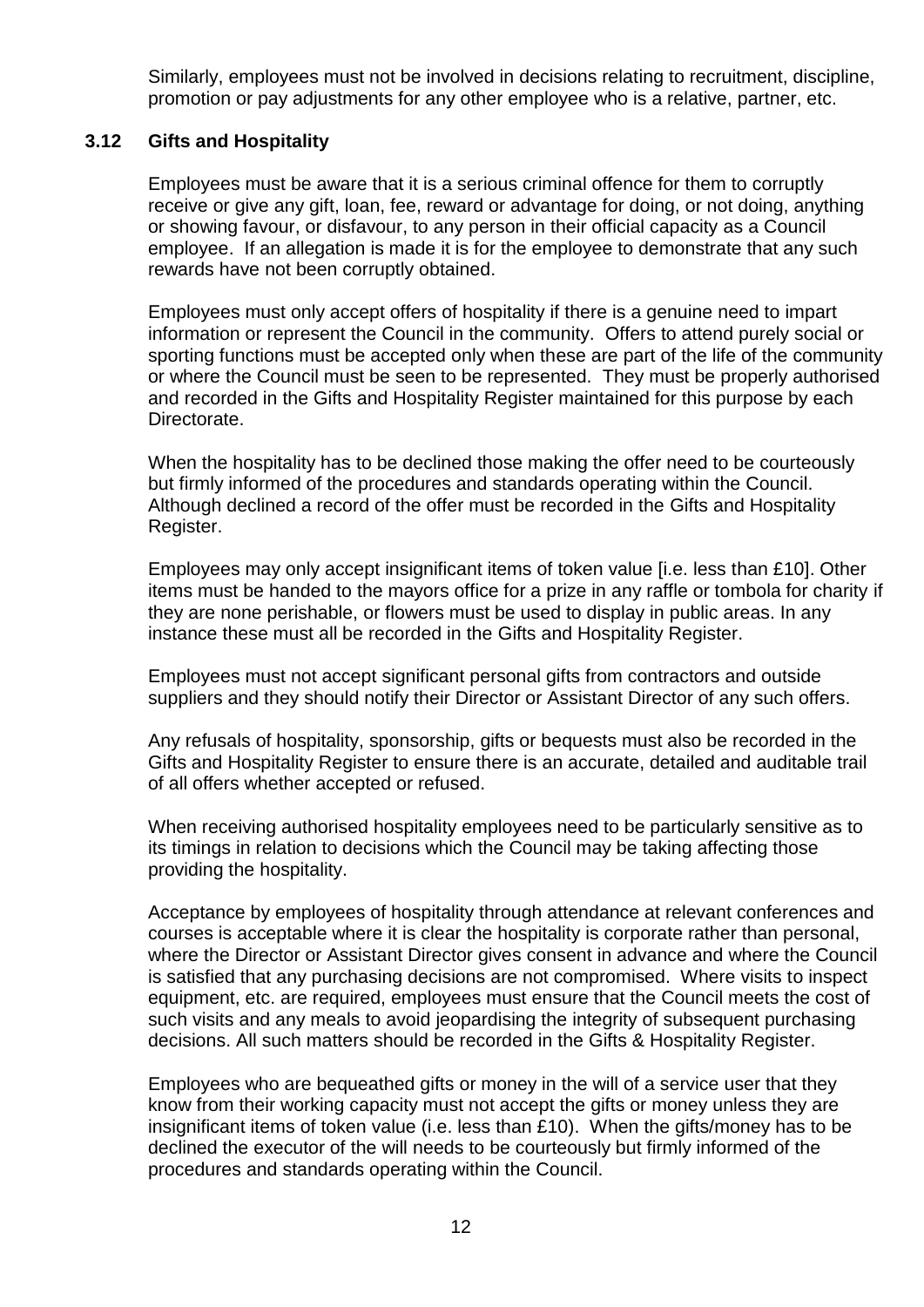# **3.13 Sponsorship – Giving and Receiving**

Where an outside organisation wishes to sponsor or is seeking to sponsor a local government activity, whether by invitation, tender, negotiation or voluntarily, the basic conventions concerning acceptance of gifts or hospitality apply. Particular care must be taken when dealing with contractors or potential contractors.

Where the Council wishes to sponsor an event or service neither an employee nor any partner, spouse or relative must benefit from such sponsorship in a direct way without there being full disclosure to an appropriate manager of any such interest. Similarly, where the Council through sponsorship, grant aid, financial or other means, gives support in the community, employees must ensure that impartial advice is given and that there is no conflict of interest involved.

### **3.14 Political Neutrality**

Employees serve the Council as a whole. It follows they must serve all Elected Members and not just those of the controlling group, and must ensure that the individual rights of all Elected Members are respected.

Employees, whether or not politically restricted, must follow every lawful expressed policy of the authority and must not allow their personal or political opinions to interfere with their work. They must be seen to be able, to remain unbiased in the performance of their duties. Failure to follow this may lead to disciplinary action under the Employee Improvement and Disciplinary Procedure.

For further information on politically restricted posts and restrictions applied to these posts please refer to the policy on the attached link [http://insidedudley/corporate/info&res/policiesguidanc\\_/personnelpolici\\_/politicallyrest/default.htm](http://insidedudley/corporate/info&res/policiesguidanc_/personnelpolici_/politicallyrest/default.htm)

### **3.15 Professional and Trade Union Activity**

Members of professions are expected to uphold the standards of performance and conduct set by the relevant professional association and this Code of Conduct. Employees are expected to raise any concerns they may have regarding a conflict of interest between their role at the Council and the standards of their profession.

When speaking in the capacity of workplace or trade union representative or profession association, it must be made clear that the opinion is made on behalf of the union or association represented and not the Council.

### **3.16 Disclosure of Information**

It is generally accepted that open government is best. The law requires that certain types of information must be available to members, auditors, government departments, service users and the public. The Council itself may decide to be open about other types of information. Employees must be aware of which information their Council is and is not open about, and act accordingly.

In the course of their employment employees may obtain information that has not been made public and is still confidential. Employees must never disclose confidential information given in confidence by anyone, or information which they acquire which they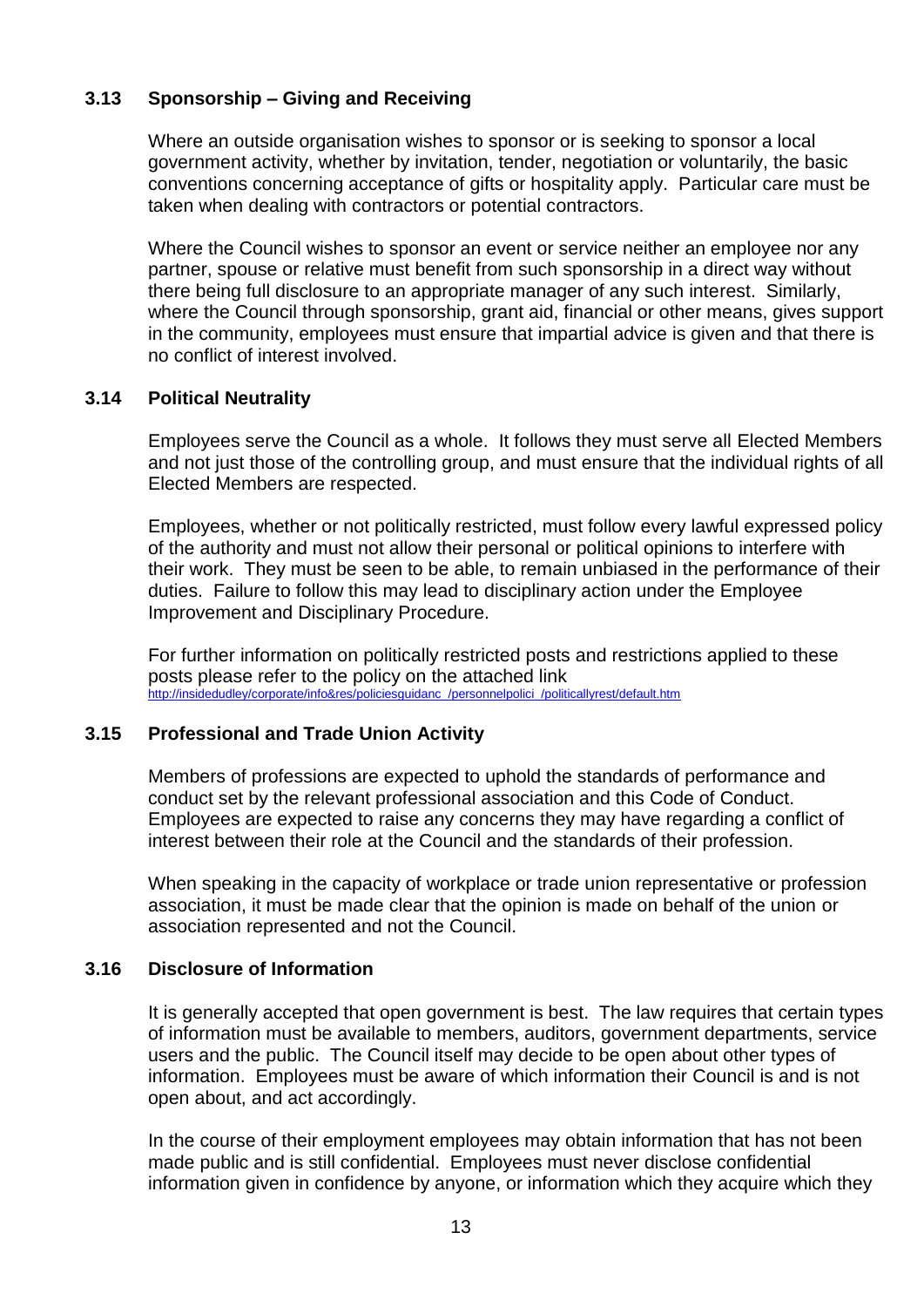believe may be confidential in nature, without the consent of a person authorised to give it unless they are required to do so by law.

Employees must not use any information obtained through their work for the Council for personal gain or benefit, nor may they pass it on to others who might use it in such a way. Any particular information received by an employee from a councillor which is personal to that councillor and does not belong to the authority must not be divulged by the employee without the prior approval of that councillor, except where such disclosure is required or sanctioned by the law.

Employees have legal obligations towards privacy and security whilst processing personal information relating to any living individual. Such information must be processed in accordance with the Council's Data Protection Code of Practice and Freedom Of Information Act 2000. Breach of confidentiality may be considered a disciplinary offence under the Employee Improvement and Disciplinary Policy and Procedure.

In the event that, during the course of their employment with the Council an employee has been employed within a traded services area and/or during their employment acquired access to confidential information relating to the trade then the following principles will apply:

- The employee shall not for 6 months after the end of their employment, solicit or endeavour to entice away from the Council the custom of a client/customer with whom they have had contact with during the period of their employment, with a view to providing goods or services to that client/customer.
- The employee shall not for 6 months after the end of their employment offer to employ or engage or otherwise endeavour to entice away from the Council and person employed or engaged by the Council who was involved in any capacity within the traded services area and with whom they have dealt with.

### **3.17 Intellectual Property**

Under copyright law the Council owns any material made by the Council or under its direction. As an employee or contractor, any material produced in the course of work belongs to the Council unless otherwise explicitly provided for in the contract of employment. Therefore, to use any work owned by the Council the employee must seek permission from their Assistant Director.

### **3.18 Public communication**

All media requests for information and enquiries that relate to policy and procedures and operational activities must be responded to by the Communications and Public Affairs Team.

When making a public comment in an official capacity employees must:

- Ensure that it is part of their official role
- Ensure that the facts are not misrepresented
- Ensure that the Data Protection Act is not contravened
- Respect the confidentiality of information that has not been approved for release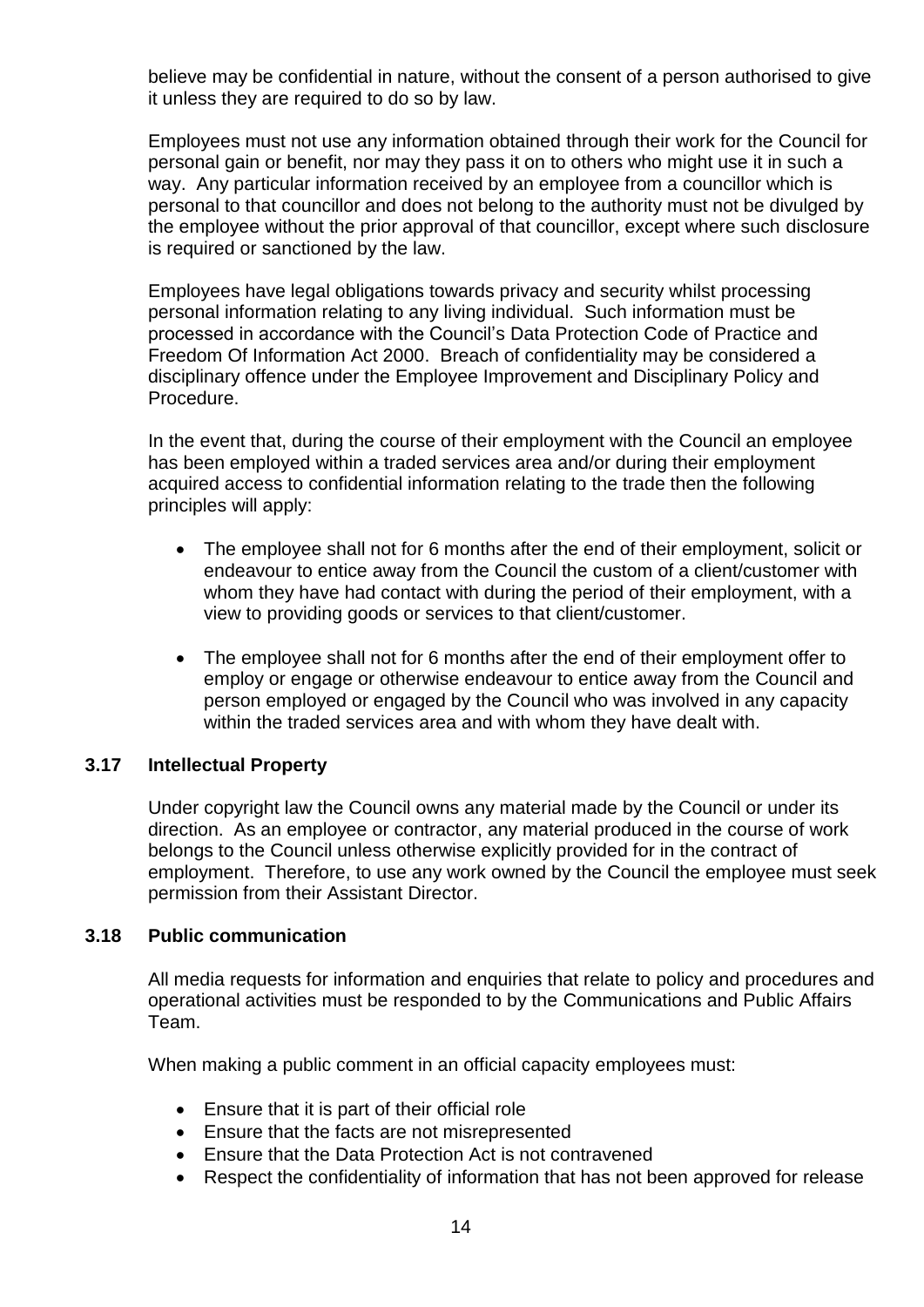either by Cabinet or through official Council channels.

As private citizens employees have the same rights as members of the public to openly discuss or comment on community and social issues. Employees must make it clear that when commenting in this capacity that it is their personal opinion and not that of the Council and they are not abusing their position of knowledge gained from their role as a council officer.

# **3.19 Internal Audit**

Where an internal audit is conducted on a function all employees are required to contribute to this work. Where an employee has been identified in an agreed action plan to carry out some work, it is their responsibility to ensure that it is undertaken within the agreed timescale.

# **4.0 Ways of Working**

# **4.1 Working with Elected Members**

Employees are responsible to the Council through its senior managers. For some, their role is to give advice to Elected Members and senior managers and all are there to carry out the Council's work. Mutual respect between employees and Elected Members is essential to good local government.

Employees dealing with Elected Members should be aware of the "Protocol for Relationships between Members and Officers of Dudley MBC" as set out in the Constitution.

# **4.2 Working with Local Community and Service Users**

Employees must always remember their responsibilities to the community they serve and ensure courteous, efficient and impartial service delivery to all groups and individuals within that community as defined by the policies of the Council.

# **4.3 Agile Working**

Through modernisation of the Council's workforce and working arrangements, the relationship between the Council and its employees relies ever more heavily upon trust and the management of outcomes rather than presence at an office base, where applicable. Any abuse of the policies, procedures, guidance and or flexibility afforded will be fully investigated and may lead to disciplinary action being taken. Please refer to the Agile Working Policy for further information.

### **5.0 Whistleblowing**

Since 1999 the Council has had a policy on confidential reporting, i.e., whistleblowing. Under this policy employees who have serious concerns about any aspect of the Council's work are encouraged to come forward and voice those concerns. A copy of the policy can be obtained from your directorate or the Director of Corporate Resources or on the attached link.

[http://insidedudley/corporate/info&res/policiesguidanc\\_/otherpoliciespr\\_/finalconfidenti/default.htm](http://insidedudley/corporate/info&res/policiesguidanc_/otherpoliciespr_/finalconfidenti/default.htm)